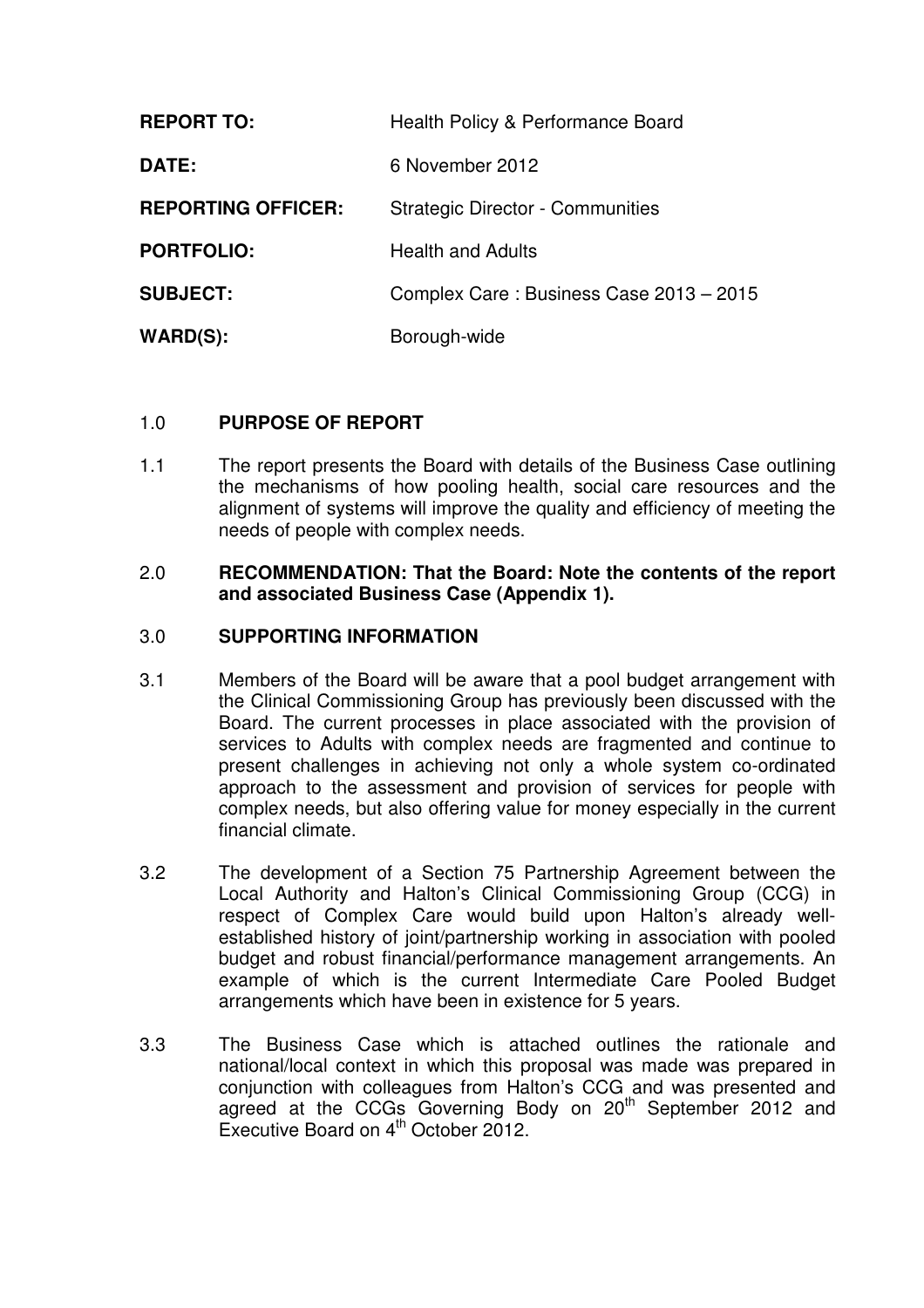# 4.0 **POLICY IMPLICATIONS**

- 4.1 New policies and procedures would need to be developed to ensure that the pooled budget arrangement for continuing healthcare will operate effectively in accordance with the principles and processes of the National Framework for NHS continuing healthcare and NHS-funded nursing care.
- 4.2 A task and finish group will be established to fully implement the Business Case and this would include the development of associated policies and procedures. The new pathway and processes would enable Practitioners to work more effectively across organisational boundaries, utilising flexibility within the pooled budget to commission holistic services.

## 5.0 **OTHER/FINANCIAL IMPLICATIONS**

- 5.1 As outlined in the Business Case, the Partnership Agreement would be underpinned by a pooled budget arrangement.
- 5.2 The Local Authority would act as the host organisation for the pooled budget and it would be managed at Operational Director level.
- 5.3 As outlined at page 15 of the attached Business Case, the pooled budget would consist of a variety of budgets from across the health and social care economy in addition to a number of non-recurrent grants and funds that may currently exist or may exist in the future as agreed by the LA or CCG e.g. Section 256 monies.
- 5.4 Although further work is currently taking place, early indications show that the potential pooled budget for 2012/13 would be in the region of £30m.

## 6.0 **Implications for the Council's Priorities**

## 6.1 **Children & Young People in Halton**

Moving from children's to adults' services, at age 18, is a key transition point and this would be considered in the establishment of associated transition processes.

# 6.2 **Employment, Learning & Skills in Halton**

None identified

## 6.3 **A Healthy Halton**

Those people who are in receipt of long term care whether that is funding from Health or Social Care are those people in our communities with some of the most clinically complex and severe on going needs, so it is essential we have effective mechanisms in place to ensure that people we provide services to receive appropriate outcomes.

The integrated system and pooled budget arrangements developed will ensure that the resources available to both Health and Social Care are effectively used in the delivery of personalised, responsive and holistic